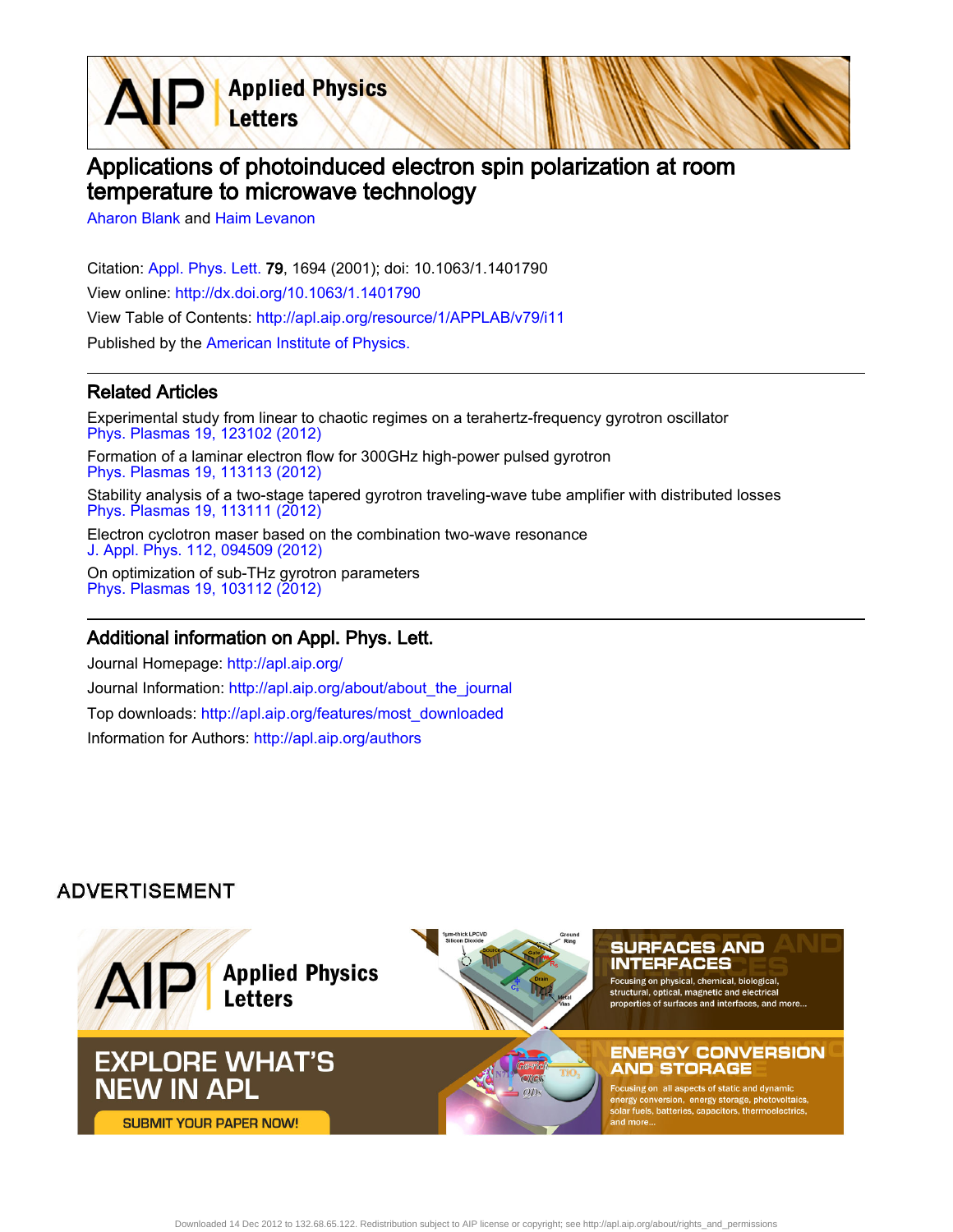## **Applications of photoinduced electron spin polarization at room temperature to microwave technology**

Aharon Blank and Haim Levanon

*Department of Physical Chemistry and the Farkas Center for Light-Induced Processes, The Hebrew University of Jerusalem, Jerusalem 91904, Israel*

(Received 28 March 2001; accepted for publication 13 July 2001)

We present a method for controlling the bulk permeability via spin polarization generated by light excitation. This process involves the magnetic interaction of photoexcited triplets with stable radicals in liquid solution. The resulting non-Boltzmann spin population of the stable radical is reflected by a significant change in the permeability of the chemical system. We demonstrate how these light-driven changes result in conspicuous changes in the reflection coefficient (amplitude and phase) of a microwave cavity in which the active chemical system is placed. This effect can lead the way to ultralow noise microwave amplifiers and low-loss microwave phase shifters, operating at room temperature with very low spin temperature  $(<16 K)$ . Moreover, the nonlinear character of the phenomenon can be utilized for devices, which protect sensitive instrumentation from a strong destructive microwave pulse. © 2001 American Institute of Physics. [DOI: 10.1063/1.1401790]

Controlling the magnetic permeability in paramagnetic materials has been recognized as an important feature in microwave technology. $1-3$  The general concept is to exploit changes in the electron spin population of the magnetic Zeeman levels, thus allowing us to amplify the electromagnetic radiation in the bulk material. These early studies resulted in the three-level solid-state maser (microwave amplification by stimulated emission of radiation) amplifier based upon the paramagnetic properties of the electron.<sup>4,5</sup> The main advantage of using the maser is typified by its extremely low-noise figure as compared to conventional microwave amplifiers, e.g., vacuum tubes and GaAs field effect transistors. For example, maser technology was used in the discovery of the  $3.5$  K background blackbody radiation of the universe.<sup>6</sup> Even today, the most advanced state-of-the-art semiconductor microwave amplifiers, e.g., high electron mobility transistors, cooled to cryogenic temperatures can achieve noise temperature of  $\sim$  6 K, while the maser achieves noise temperature of  $\sim$ 3 K at  $\sim$ 9 GHz.<sup>7</sup> In general, the gap between the maser noise performance relative to cryogenic semiconductor amplifiers increases with microwave frequency.

To achieve amplification in a paramagnetic-based maser, one must achieve inverted spin population, which corresponds to a negative spin temperature. This is done in conventional masers by microwave pumping, but with the restriction of operating at very low temperatures  $(T<2 K)$ . This restriction, which precluded the wide use of masers, can be accounted for by two reasons. First, by microwave pumping high population inversion can be achieved, only if  $k_B T$  $\leq h\nu$ . The second reason is that the active materials in the microwave pumped masers<sup>8</sup> exhibit a very steep dependence of the spin-lattice relaxation (SLR) time upon temperature. Thus, at high temperatures, the fast relaxation cannot allow for efficient pumping of the magnetic levels. Pumping the levels by optical excitation can overcome the first difficulty of very low temperature. $8-11$  Nevertheless, the second constraint of short SLR time still limits the maximum temperature of operation to  $\sim$ 10 K.

It is noteworthy that a radio-frequency amplifier, based upon nuclear polarization at room temperature was suggested in the past. $^{12}$  However, this approach is restricted to low radio frequency ( $\leq$ 50 MHz and magnetic fields of  $\sim$ 10–20 kG), where existing solid-state electronics provides better noise performances.

The population difference  $\Delta N$  between the spin levels is directly related to the macroscopic magnetic permeability of the active material,  $\mu=1+4\pi\kappa$ , where the volume magnetic susceptibility,  $\kappa = \kappa' - i\kappa''$ , is expressed by<sup>13</sup>

$$
\kappa''(\nu - \nu_0) = \Delta N/8 \cdot \hbar \gamma^2 \cdot (1.75) \cdot f''(\nu - \nu_0), \tag{1}
$$

where  $\gamma$  is the electron gyromagnetic ratio (1.76  $\times 10^7$  G<sup>-1</sup>s<sup>-1</sup>) and  $f''(\nu-\nu_0)$  is the normalized absorption/emission line shape function (usually a Lorentzian)<sup>14</sup> with a maximum at  $\nu_0$ . The real part of the volume magnetic susceptibility  $\kappa'$ , which is related to the signal phase, can be obtained by replacing the line shape function  $f''(\nu-\nu_0)$  with the function  $f'(\nu-\nu_0)$ .<sup>13</sup>

We present here an approach to change  $\mu$  via photoexcitation, by controlling  $\Delta N$  [Eq. (1)]. This effect is also known as electron spin polarization (ESP), generated in photoexcited chemical systems.15 By optimizing the parameters affecting the ESP value, we have achieved changes in  $\mu$ , which are large enough to produce significant changes in the microwave power reflected from the cavity loaded with the active material. Thus, by controlling  $\mu$ , two necessary conditions for possible microwave devices can be materialized, namely: (a) achieving maser action, i.e., amplification of a microwave signal with very low noise; and (b) controlling the phase of a microwave signal (low-loss phase shifter). The latter condition was accomplished and can be implemented on a prototype device for protecting sensitive receivers from strong pulses (see below).

In order to generate high ESP, we have utilized a unique process based on the interaction of photoexcited triplets with stable radicals in solution.<sup>16,17</sup> This interaction is powered by the spin exchange and the triplet's zero-field splitting (ZFS)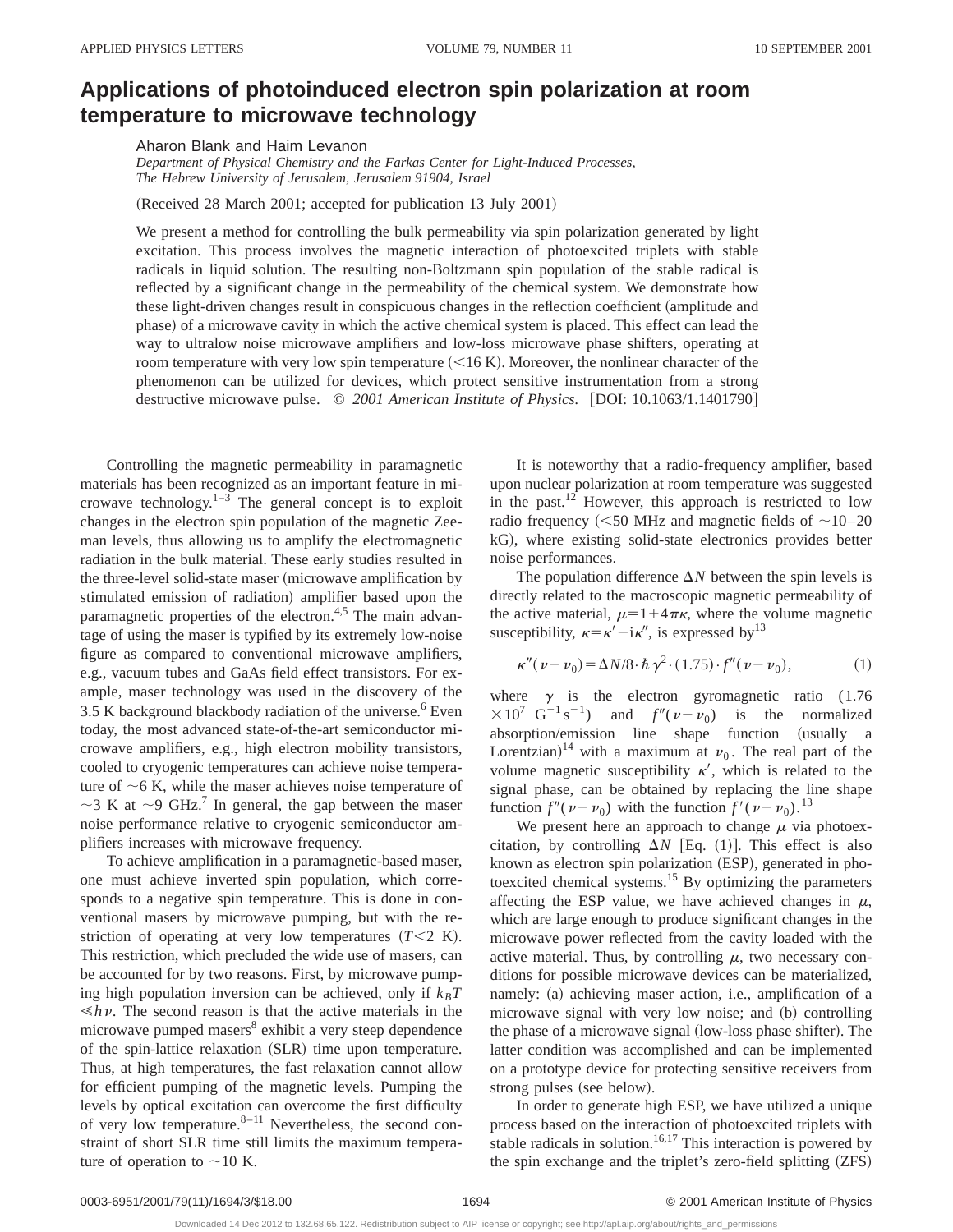

FIG. 1. Experimental (dotted) and calculated (solid) magnetization as a function of the delay time  $t_d$  after the laser pulse. Notice the change in magnetization from positive values (thermal equilibrium in absorption) into negative ones (spin polarized in emission). The chemical system consists of the free radical trityl- $(tris-(8-carboxyl-2,2,6,6-tetrakis-methyl-1)$ benzo[1,2d:4,5-d']bis(1,3)dithiole)methyl), with a linewidth of  $\sim$ 1 MHz and the triplet of etioporphyrin in a mixture of 1-chloronaphthalene:paraffin oil (20:80) with a viscosity of 10 cP. Further experimental and theoretical details are given in Ref. 19.

parameters, leading to high, controllable, and reversible ESP generated in the radical.<sup>16,18,19</sup> The radical's polarization depends upon the triplet and radical properties, solvent viscosity, and temperature, which can be optimized to obtain high values of  $ESP^{18-20}$  The optimal parameters, as predicted by theory, are 300–500 G for the triplet ZFS parameter, solvent viscosity of 20–100 cP, and radical linewidth as small as possible. Figure 1 presents typical experimental results, confirmed theoretically, of the radical's magnetization as a function of the delay time after the laser pulse.

We demonstrate here a preliminary device  $(Fig. 2)$ , operating at room temperature, based on a chemical system which upon photoexcitation exhibits ESP. This prototype enables us to significantly change the amplitude and phase of the loaded cavity's reflection coefficient  $P_{\text{ref}}$  due to photoinduced permeability changes in the chemical system  $(Fig. 3)$ . As of now, we have achieved a maximum change of about 25% in the reflected wave, relative to the impinging radiation amplitude.

We discuss the experimental results of Fig. 3 through the relation between  $P_{ref}$  and  $\mu$ . For a nearly critically coupled cavity, and within the first-order approximation of small changes in the reflected power  $\Delta P_{\text{ref}}$ , one obtains<sup>21</sup>





FIG. 2. Schematic presentation of the microwave system, which measures the time-resolved reflected power  $P_{\text{ref}}$  from the microwave cavity.



FIG. 3. (Solid line) Time dependence of the reflection coefficient, measured for the system of trityl-etioporphyrin (conditions as in Fig. 2) in a singlering dielectric cavity with a hole in it; (Dotted line) Same experiment, but employing a double stacked dielectric resonator with different coupling parameters and a smaller filling factor.

where  $\Delta P_{ref}$  is a complex number whose phase is related to the cavity's coupling properties and the radical's ESP mode (absorption or emission),  $P_0$  is the incident microwave power on the cavity,  $\eta$  is the filling factor of the illuminated sample,<sup>21</sup>  $\varphi$ =arctan( $\kappa'/\kappa''$ ), and the quality factor of the cavity *Qc* already includes the dielectric losses of the sample, but does not include the losses due to power delivered to the external load. At resonance we relate only to  $\kappa''$ , which is  $\sim 5 \times 10^{-4}$  [calculated by Eq. (1) with  $\Delta N \sim 1.2 \times 10^{16}$ spin/cc (Fig. 1),<sup>19</sup> and the radical linewidth of  $\sim$ 1 MHz]. Finally, the filling factor  $\eta$  of the illuminated part of the two cavities employed (double stacked dielectric resonator<sup>22</sup> and a single dielectric ring resonator) was calculated to be  $\sim 0.15$ and 0.25, respectively,<sup>23</sup> and the loaded  $Q_c$  was measured to be 1000 for both resonators. Inserting these values in Eq.  $(2)$ , we obtain a predicted noticeable change of  $\Delta P_{ref}/P_0$ =0.18 and 0.3 for the two cavities at room temperature, which fits well with our experimental findings shown in Fig. 3. Thus, the current microwave system  $(Fig. 2)$  allows us to view changes in  $\Delta P_{ref} / P_0$ , due to changes in photoexcitation intensity, which vary between 0 and 0.25 and may extend over several hundreds of microseconds after the laser pulse. In addition to the amplitude change of the reflection coefficient a phase change of  $\sim 30^0$  was measured using in-quadrature phase detector.

The threshold value for maser action requires that the amplification due to  $\kappa''$  should be larger than the dielectric losses, implying that  $13$ 

$$
\kappa'' \geq (4\pi \eta Q_L)^{-1} \tag{3}
$$

and  $1/Q_L = 1/Q_c + 1/Q_{ex}$ , where  $Q_{ex}$  corresponds to additional losses of power delivered to the external load.<sup>13</sup> Further improvements in the filling factor of the cavity and of the chemical system may close the gap between the current performance and the required one for achieving this threshold (a factor of  $\sim$ 4). Realization of such a maser can lead to new types of microwave amplifiers, operating at room temperature and still maintaining a low noise figure. The noise temperature  $T_m$  for such a device can be approximated by the expression $3,9,10$ 

$$
T_m = \frac{1}{1 - \lambda} \left[ \lambda T_\lambda + |T_s| \right],\tag{4}
$$